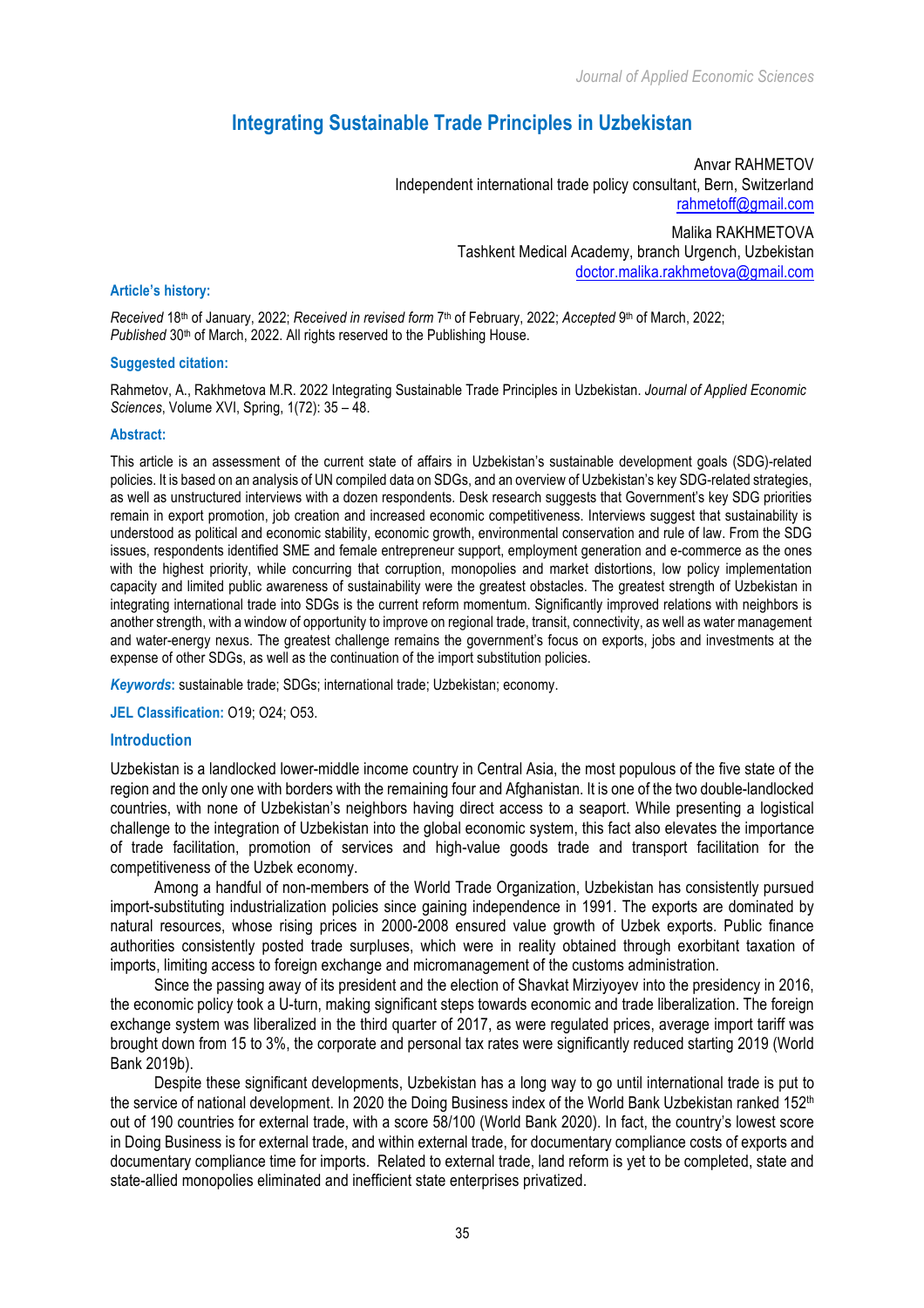This report will take stock of these developments and identify SDG-related risks and opportunities to Uzbekistan's trade liberalization.

# **1. Uzbekistan's Placement in Global Sustainability Rankings**

Uzbekistan formed its first National Sustainable Development Commission under the Government in 1997 and issued its first Sustainable Development Concept in 1998 (United Nations 1998). Uzbekistan has strongly supported the Sustainable Development Goals, with a national focus on education, health, gender equality, infrastructure, and financial inclusion. The national SDG action plan stresses skills training, support to active labor market programs, expanding legal and policy support to labor migrants (primarily in Russia) and reforming the labor market. Uzbekistan's overall index score for the year 2020 is 71 and its ranking 66/166. SDG 14 (Life Below Water) is not included in the national plan as the country is landlocked.

A more detailed look (UN MAPS 2019) into the problematic SDGs using the Sustainable Development Report Dashboard (UN SDR 2020) reveals the following "serious efforts" areas. From among the indicators related to international trade, Uzbekistan's obesity and Sustainable Nitrogen Management Index present "major challenges" (*i.e.* is red-coded) for SDG2, with the government admitting that sustainable productive and agricultural methods are not applied. The country ranked 71<sup>st</sup> in the 2019 Global Food Security Index of the Economist Intelligence Unit, out of 113 reviewed, behind Kazakhstan and Azerbaijan with comparable agricultural systems (Economist Intelligence Unit 2019). Nevertheless, it is a seven-position improvement from 2016 (StatUz 2020). The Index cites corruption, low purchasing power and low levels of R&D investment into agriculture as the most important challenges for Uzbekistan's food security policy.

Freshwater withdrawal and wastewater treatment present a challenge to attaining SDG6. For SDG8, unemployment rate rose in 2019, while the prevalence of bank account has slightly decreased (in 2017). For SDG9, R&D expenditures fell slightly and are well below the target rate of 3% of GDP, while journal articles count has barely changed in the last 18 years. For a country seeking import-substituting industrialization, these unimpressive SDG9 indicators are a wake-up call.

For SDG11, access to piped water has declined from 95% to 88% in 16 years. Given residential construction spree in the major cities of Uzbekistan and absence of corresponding improvements in public utilities, this indicator will fall even more. For SDG16, the corruption perceptions index is not improving fast enough to attain the global goal, while the press freedom index has slid below the levels observed under the previous government. For SDG17, government spending on health and education decreased slightly and is well below the global target, as is the government revenue as part of GDP – fluctuating, but well below the global target.

The MAPS team has stated that rapid progress in SDG nationalization is constrained by limited data availability, with the data availability among the worst in Central Asia and East Europe. The MAPS have also highlighted the absence of a well-defined national development policy framework that could build on the ongoing reform impulse, as well as limited application of evidence-based policy-making. More specifically, the National Action Strategy 2017-2021, for example, has "shows serious data gaps for goals 1, 2, 10, 12, 13, 15 and 16" (UN MAPS 2019). As of November 2020, the Ministry of Economic Development and Poverty Reduction is yet to address the concerns raised by MAPS missions and quite a few indicators from the 2020 Dashboard are outdated. The Gini Coefficient data for SDG10 is completely absent. January 2021 interviews with UN Country Team revealed serious progress being made by the Uzbek statistics authorities in closing these gaps. Noteworthy is that no political and administrative barriers exist anymore to the collection of data, a significant change from preceding president's policies.

The government admits the existing shortcomings. In a report to the parliament, the government indicated "certain weaknesses in the effectiveness of public administration, the rule of law, weak market institutions, structural imbalances in the economy, insufficient capacity to collect statistics, lack of funding, and the impact of the global COVID-19 pandemic" will pose a challenge to the attainment of the SDGs (SDGs in Uzbekistan 2020).

# Global Food Security Index

In terms of food security, Uzbekistan continues to suffer from under nutrition and micronutrient deficiencies, albeit the situation has dramatically improved since early 2000s.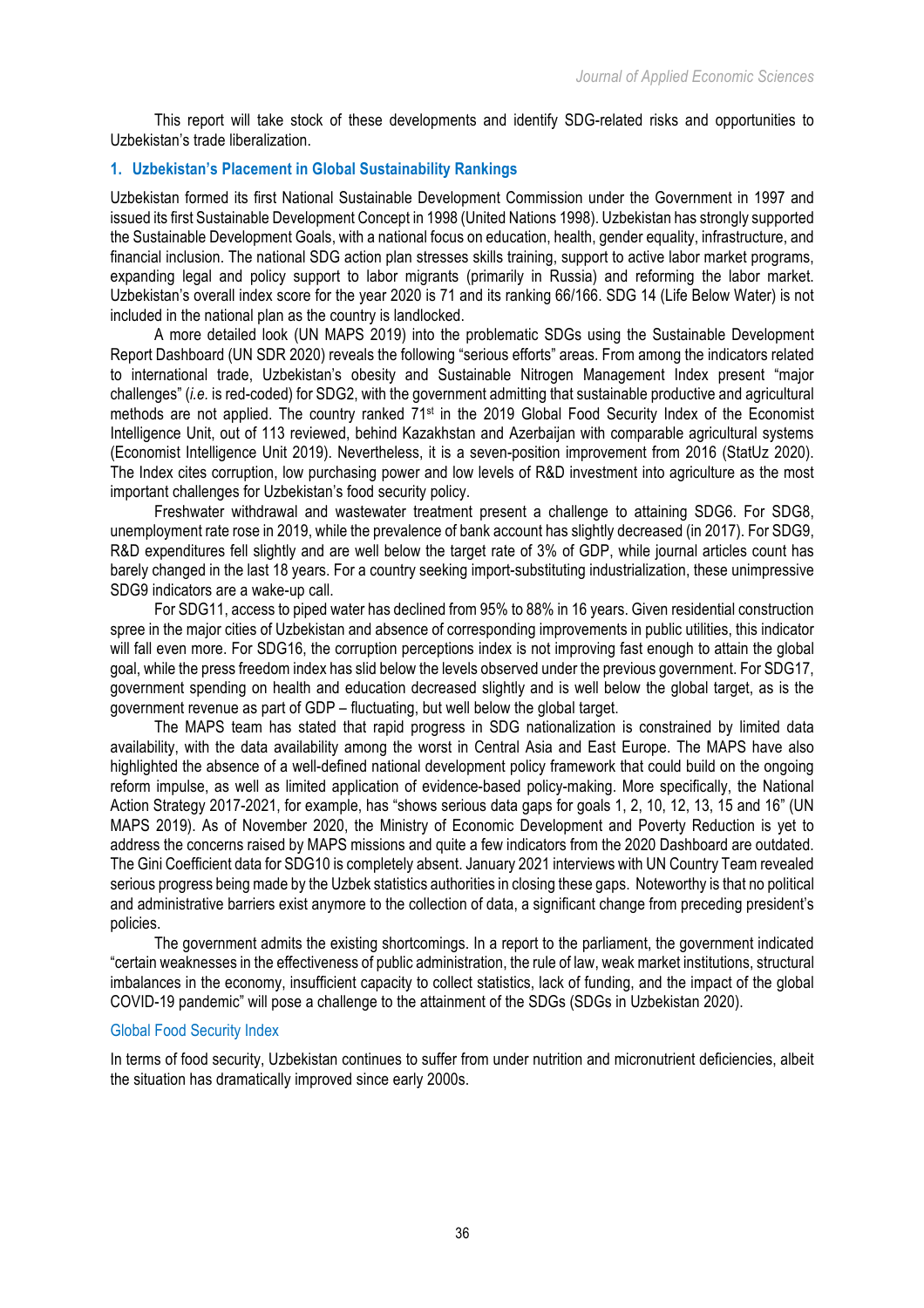| <b>Indicator</b>                  | 2016, % | Compared to 2002, % change |
|-----------------------------------|---------|----------------------------|
| Poverty (USD 1.9, 2011 PPP, %)    | 27      | $-40$                      |
| Undernourishment                  | 6.3     | $-12.6$                    |
| Stunting (children under 5), 2006 | 19.6    | n/a                        |
| Wasting (children under 5), 2006  | 4.5     | n/a                        |
| Anemia (children under 5)         | 36.6    | $-16.2$                    |
| Anemia (reproductive age women)   | 36.2    | $-9.1$                     |

#### Table 1. Food security outlook of Uzbekistan

*Source*: Burkitbayeva *et al.* (2020)

Uzbekistan relies almost entirely on Kazakhstan for the imports of the highest-class and first-class wheat that the local market demands for baking. Uzbekistan's own wheat produce is stocked in state reserves or exported to Afghanistan. In 2011, following the global food crisis, Kazakhstan imposed export restrictions on wheat, forcing the government of Uzbekistan unseal the wheat reserves to supply the domestic market with wheat (Burkitbayeva *et al.* 2020).

There is no stand-alone law on food security, it is rather a part of the national development strategies. Neither is nutrition part of the food security agenda. The government pursues strong self-sufficiency goals to establish food security, at the expense of more systemic, international trade-based arrangements.

The 2019 FAO review of food security and nutrition mentions that the residents of Uzbekistan lack adequate supplies of fruits, vegetables and fish products (FAO 2019: 60), a problem which can be resolved by more nutritionsensitive production and trade policies. Part of the problem is collating food and nutritional security. An illustrative example is subsidized production of wheat and bread, as a food staple, to ensure food safety through selfsufficiency. Subsidized bread price leads to overconsumption by the vulnerable groups and feeds into animal feed, both aggravating the nutritional safety problem.

Recognizing the role of trade in securing healthy, high quality and nutrient rich foods, the FAO notes that in the recent years, the non-tariff measures have become increasingly important obstacles to food trade, recommending enhanced transparency measures, risk management and modernized customs valuation methods, mutual recognition of certificates and electronic documents, as well as trade facilitation and building capacity of conformity assessment, standardization and metrology entities and the private sector (FAO 2019).

The increasingly dominant systems frameworks in food security and nutrition, the "food systems" and "agroecological practices" frameworks, both stress making farming more nutrition-sensitive, diversified, small-scale, healthy, produced in shorter value chains, boosting rural employment and environmentally friendly. The principal policy to attain these goals is to reorient from price and production support to general services and rural development, a very topical recommendation for Uzbekistan, which still runs price support and export promotion programs.

Given high levels of land salinization and water shortage, Uzbekistan cannot meet its demands in dairy, oils and sugar and this shortage will only increase, necessitating the facilitation imports to ensure food security. In 2017 and 2018, recognizing the risks of rising consumer prices on the vulnerable groups, the government has already reduced or abolished customs duties on socially important imports.

### Global Survey on Digital and Sustainable Trade Facilitation

In the 2019 edition of the Survey, Uzbekistan scores 62%, which is a considerable improvement from the 2017 score of 25% (UN TF Survey 2019). The country's weak points are paperless cross-border trade and institutional arrangements and cooperation, while the highest score is for transparency. In comparison with 2017, the strongest gains were made in formalities and paperless (domestic) trade. In paperless trade and SME trade facilitation, the country is well ahead of the Central Asian average and even the ECE average. For institutional arrangements, the country is below the ECE and the regional average, while on paperless border trade - below the ECE average, but above the regional average. Women-related trade facilitation is not scored.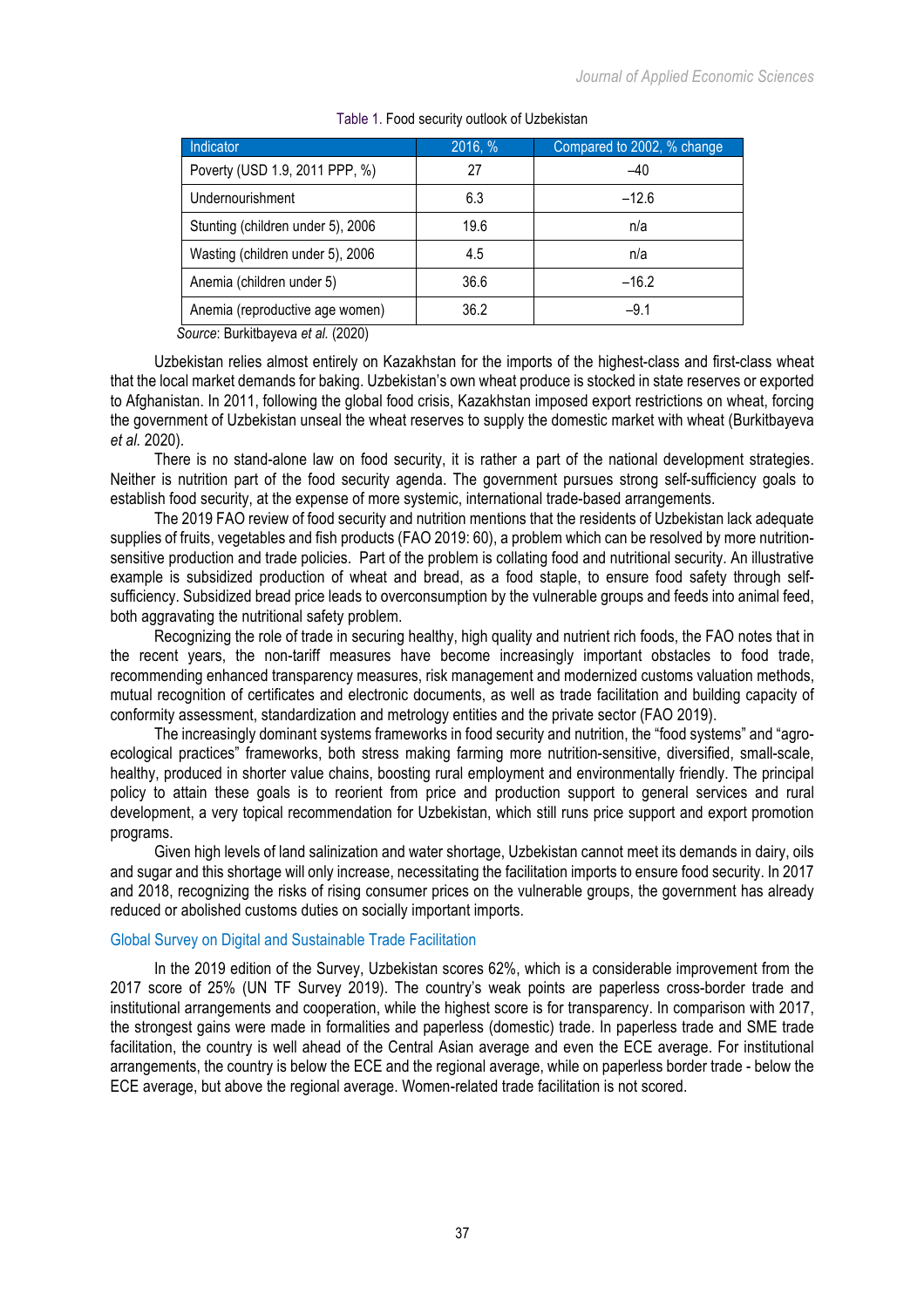# **2. National Development Strategies Review**

## Five Priorities Strategy

In February 2017, the government's 2021 program was unveiled, with the following principal pillars, relevant to this report's subject matter:

- Fewer licensing requirements
- Subsidies to exporters;
- Finance to social entrepreneurship and to infrastructure development
- § Business training for women and youth, re-training programs for the unemployed
- Rollback of the state's role in grain and cotton markets (Government of Uzbekistan 2017).

A related, but not identical programme has been developed by the Buyuk Kelajak center, which mobilizes expatriated Uzbek professionals in various sectors in the design and planning of the national development strategy. Their 2035 strategy that the center has developed does mention several sustainable development principles, as it does mention the trade, however their interrelation is beyond the scope of that document (Buyuk Kelajak 2019). The strategy mentions climate change, water shortage and labor migration as challenges to sustainable development, while calling for export and SME development, renewable energy and resource-efficient industries. One reading of the report suggests that energy, agriculture and construction/infrastructure would be the most promising sectors in terms of trade and sustainable development.

## Investment and Industrial Policy 2025

The concept of the strategy of investment and industrial policy of the Republic of Uzbekistan until 2025 does acknowledge the problems of energy efficiency and labor productivity, but sees the solutions in technology transfer, international investments and modernization without corresponding opening of the border for the imports of machinery and inputs. "Optimal reduction of import-dependent sectors" continues to be a leading policy goal. The leading sectoral development for the chemical industry, for example, is import substitution. The Ministry of Economic Development, which oversees the policy, routinely publishes a list of import-substituting inputs and components recommended for the take-up by private and state companies.

## Banking Sector Strategy 2025

The ambitious Strategy approved in May 2020 envisions a major privatization of state banking assets and reduction of the state's involvement in lending, introducing the Basel standards and the IFRS and promoting digitalization, including electronic money and payment systems. Also, the government aims to discontinue the practice of preferential loans, by requiring that loans are issued at rates not lower than those of the market starting 2021.

### Air Transport

In aviation, the new government policy seeks to attract new, international players and promote competition (EBRD 2020). Also, based on the success of the Navoi airport pilot, the authorities plan an overhaul of the airport management system and attract foreign investment through private-public partnerships. The management of the national flagship carrier Uzbekistan Airways is to be outsourced to foreign management.

### Energy Concept 2030

The government is planning to implement energy sector reforms to meet growing demand for electricity. Its efforts will be guided by the Concept for Provision of Electric Energy to Uzbekistan in 2020-30, which was approved in May 2020 (Energy Ministry 2020). The concept envisages transition to the wholesale electricity market by 2023, the establishment of an independent energy regulator in 2020-21, and the introduction of differentiated tariffs for electricity from 2022. In addition, there are plans to create an energy market operator – a state-owned company with online platforms for wholesale market customers to carry out purchases and sales of electricity and natural gas. The government also sets new targets for power generation, including solar, hydro, wind and nuclear power to meet growing demand (annual power consumption is expected to rise by 6 - 7% a year until 2030). The headlinemaking government target is to have 25% of the national energy supply from renewables by 2030 (hydropower is considered a renewable in Uzbekistan). Interestingly public-private partnerships predominate investment projects in the energy sphere.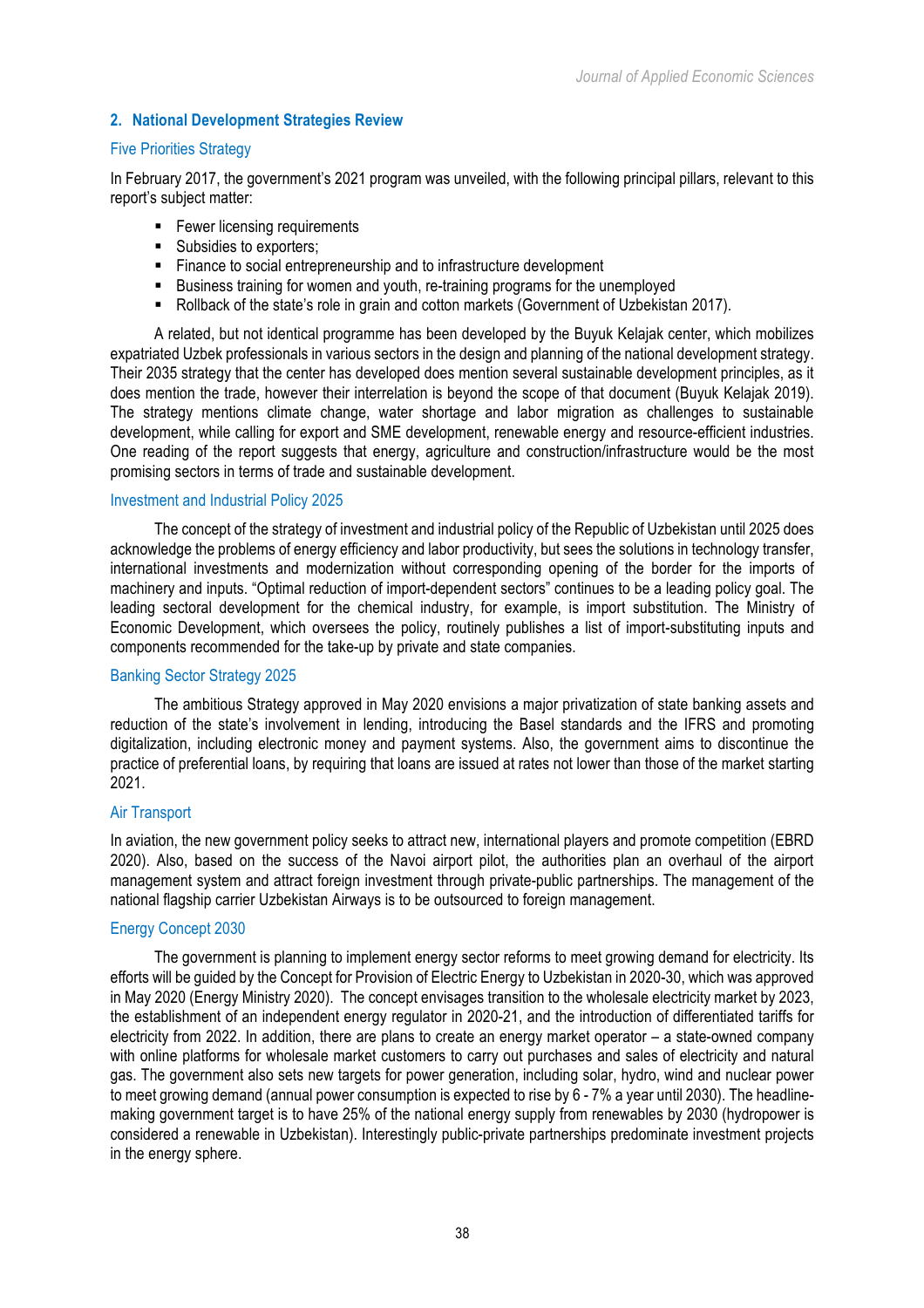Related to this is the Presidential Decree on Energy Efficiency, Energy Savings and Alternative Energy (PP-4422). It sets up a Foundation for Energy Efficiency in Industrial Firms, calls for the introduction of the ISO500001 in all companies by 2023 and national energy efficiency standards for certification. The Decree also introduces several subsidies for energy efficient equipment purchase and installation.

Parallel to this, however, there is a state-sponsored promotion campaign of coal as an "alternative fuel" to natural gas and a target to increase the use of coal by 2030 from the current 5 to 15% (Babakhodjayev and Zakhidov 2018). While the move would liberate natural gas consumed by cement and brick mills and glasshouses, environmental consequences of this are undoubtedly negative.

## Agriculture Development Strategy 2030

In 2018, the Government launched a viticulture development program, abolishing licensing requirements and putting a 100ha grape production barrier to entry. The same year, a horticultural cluster development program was introduced with minimal government intervention. The government significantly increased agricultural export subsidies from USD 70-150 million in 2015-17 to 550 million in 2018.

Now the development of the agricultural sector is advancing under a new strategy. Approved in October 2019, Uzbekistan's Agriculture Development Strategy for 2020-30 aims to liberalize the sector, remove export barriers and eliminate mandatory production quotas for cotton and wheat. It provides a plan for diversifying agricultural production, phasing out state control of production, and the sale and processing of cotton and wheat. Agribusiness clusters will be created in the cotton, wheat, horticulture and livestock sectors in order to attract private capital, increase value added through deeper processing, and improve access to export markets. The sector's development will be accompanied by measures to ensure environmental protection and efficient use of resources, the Strategy promises.

## Customs Reform Strategy

In June 2020, admitting that the customs procedures could be further improved, the President of Uzbekistan announced a concept and a roadmap of customs facilitation and reform (President's Decree UP-6005 2020). The Decree prescribes customs one-stop shops (starting September 2020) reduced customs clearance time and customs escorts requirements, inter-agency coordination of inspections, risk management and post-clearance audit and other international best practices advocated by the WTO Trade Facilitation Agreement and by the World Customs Organization. Uzbekistan is also to ratify the Revised Kyoto Convention of the World Customs Organization.

At the same time, the Customs are assigned atypical tasks of analyzing import volume and value peaks and promoting localization of production. Separation of release from clearance and financial guarantee practices are yet to be introduced.

Starting 2021, customs introduced the following changes relevant to sustainable development: zero-duty utilization fee on trucks and minibuses using fuel of quality Euro-5 and higher (until 2023), authorized economic operator framework, utilization of the e-CMRs (consignment notes in the framework of the Convention relative contract de transport international de Marchandises par Route), VAT and duty-free imports of technology and equipment not produced in Uzbekistan, integration of electronic phytosanitary certificates into the customs single window, permission of certified private sector labs to issue phytosanitary certificates, introduction of quarantine controls at the border using service dogs (Association of Customs Brokers 2020).

### Competition Law

Competition policy (including price regulation) is overseen by the Antimonopoly Committee and the Ministry of Finance. The legal framework consists of the "Law on Competition" (2012) and the "Law on Natural Monopolies" (1999). The Government reform blueprint, the Five Priorities Strategy (see above) calls for enhanced economic competition and curbing the role of the existing monopolies. The Antimonopoly Committee has recently requested the EBRD for technical assistance to review the existing legal framework, build regulatory and human capacity.

### Environmental Strategies

Action Strategy 2017-2021 sets the following two priorities: mitigate the negative impact of global climate change and the drying up of the Aral Sea on the development of agriculture and the life of the population; prevent industrial damage to the environment, health and the gene pool of the population.

Another programmatic document was the 2019 presidential address to the parliament, with the following priorities: higher attention to environmental issues and improving the environment, mitigation of environmental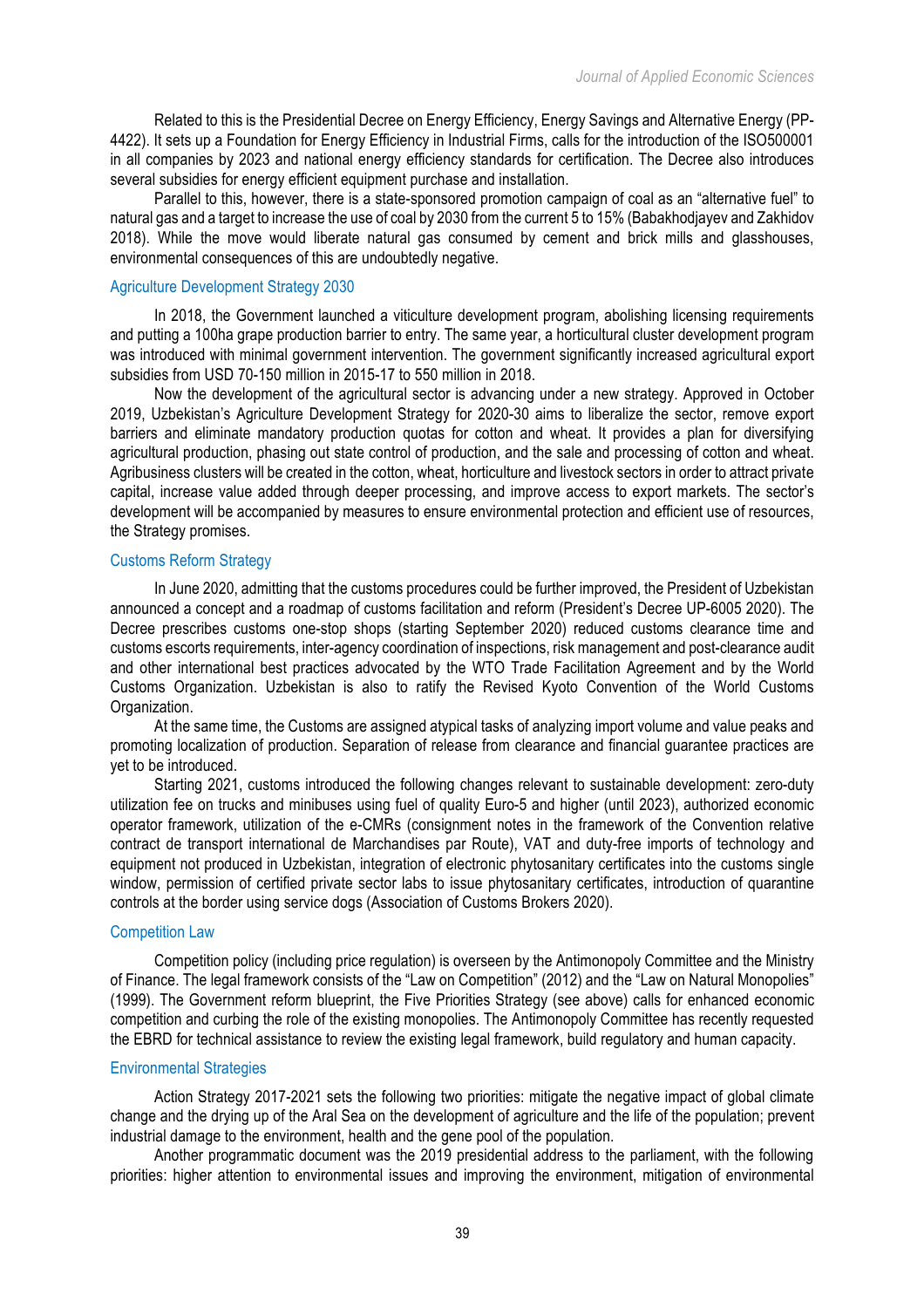problems of the Aral Sea, improving environmental controls, preventing negative impact of industrial development on the environment, rational and efficient use of water resources, drip irrigation systems and other water-saving technologies in at least 30% of irrigated land, maintenance of the water balance; electricity generated from renewables to increase to 20%.

Green Economy Strategy 2019-2030 sets the following goals: improvement of energy efficiency in basic sectors of the economy, diversification of energy consumption and development of renewables, adaptation to and mitigation of climate change, conservation of natural ecosystems, financial and other forms of state support to the green economy.

Environment Protection Concept 2030 seeks to promote sustainable economic development through the introduction of innovative technologies to mitigate negative environmental impacts, rational use of the environment and reproduction of biological resources, mitigating Aral Sea disaster, improvement of waste management and greater engagement of the civil society and the public. There is also a National Gender Strategy which calls for a greater involvement of women in environmental matters.

Water Economy Development Concept 2030 pursues conditions necessary to meet the constantly growing water needs, reliable and safe operation of water facilities, effective management and rational use of water resources, improving irrigated lands and water security. Most of the priorities and strategies, although renewed, do not radically break with the previous strategies in the sense that the role of international trade in environmental goals achievement remains marginal.

## **3. National Legal Framework Review**

Uzbekistan, undergoing reforms, is in the process of rewriting many existing laws and regulations. For the interim, presidential decrees and resolutions give a good overview of government's plans and the state's vision of how the updated laws would look like. Therefore, whenever relevant, the legal analysis will focus on presidential decrees rather than the existing laws.

## Foreign Trade Law

The Law of the Republic of Uzbekistan On Foreign Economic Activity was adopted on 14 June 1991, before Uzbekistan was independent and updated in 2000. As typical of the laws pre-dating the development of the trade in services and e-commerce it doesn't mention e-commerce or have a dedicated chapter on either e-commerce or services trade. Value chain development, food security, SMEs and other SDG-related concepts are also not part of the law. To give a specific example, while Belarus has an explicit norm that import and export measures shouldn't be used as hidden limitations on foreign trade, a similar norm is absent from the corresponding article of the Uzbek law. As another example, while Belarussian and Kyrgyz foreign trade laws mention that limitations on trade aiming to preserve non-renewable resources should be accompanied with similar limitations on the domestic production and consumption of such resource, the Uzbek law doesn't contain such a norm (Law of Belarus 2004 and Law of Kyrgyz Republic 1997).

# Public Procurement Law

Adopted in April 2018, the new public procurement law was developed with inputs from the World Bank. While welcoming its adoption, a senior Bank official noted that further improvements were needed to ensure welfare-maximizing behavior by procurement officials and the suppliers, to introduce an incentives system for good suppliers, digitize the procurement process to limit corruption and streamline due diligence, audit and other controls and to improve capacity of procurement officials (UzDaily 2018). In response, the government introduced a new draft of the procurement law, addressing some of the concerns raised by the World Bank and the OECD. Both versions have a clause ensuring that the public procurement system responds to the government's social and economic priorities, including those relating to innovative and high-tech productions and environmental protection (Law of Uzbekistan ZRU-472 2018). The extent of its implementation is to be seen. The implementing legislation currently in the stage of public discussions does not yet deal with this clause. Most likely, further developments of this law would be in reducing corruption, promoting digitalization and ensuring SME participation, rather than optimizing the system for environmental and social considerations.

In 2019 and 2020, the government continued to update the procurement law to extend its coverage and to strengthen its corruption-control elements. For example, state organizations previously excluded from the coverage of the law were also addressed, conflict-of-interest situations were addressed and administrative liability was introduced for the violation of the public procurement legislation.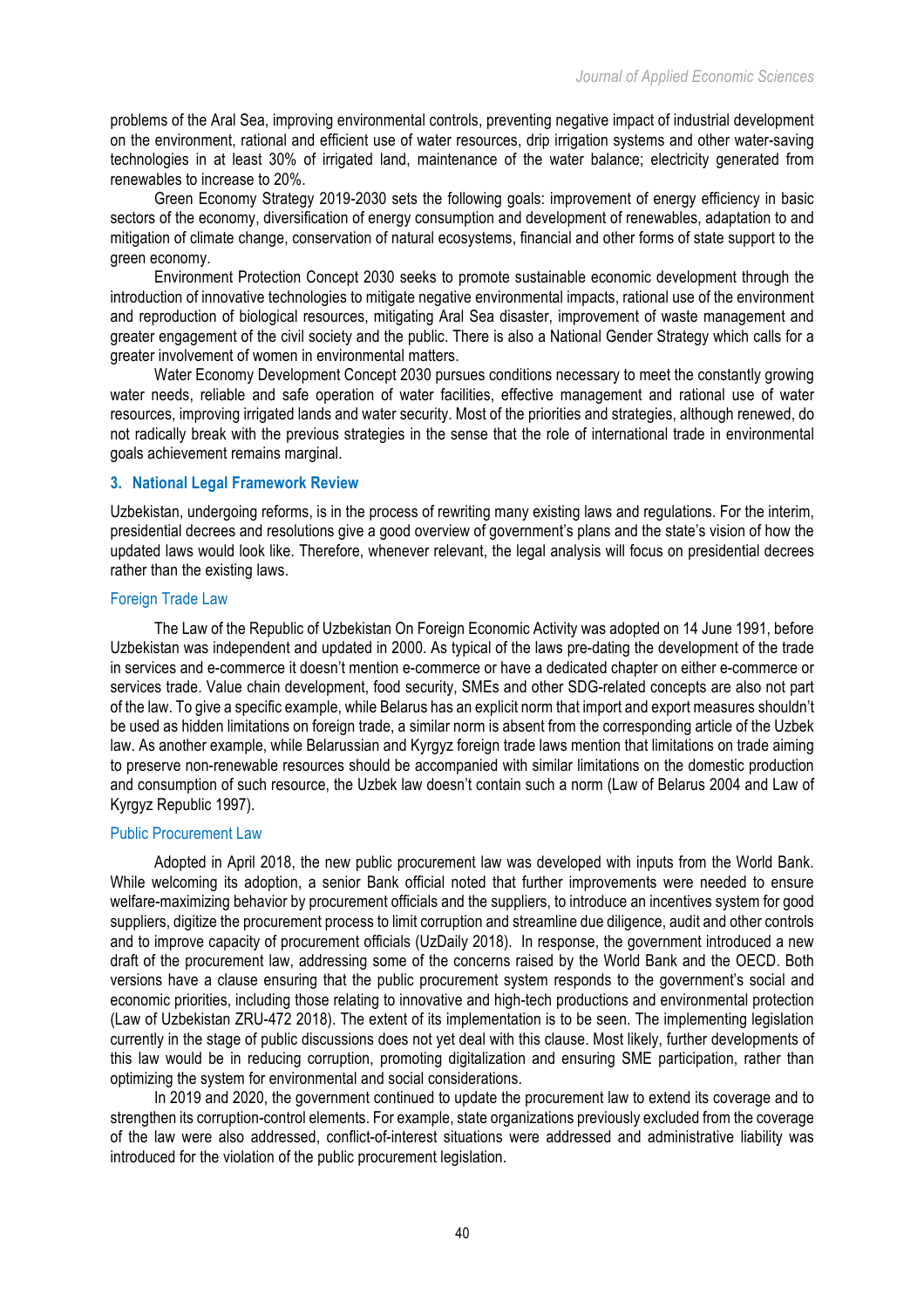## Standardization Law

The Uzbek standardization legislation deals with voluntary standards in the Law on Certification of Products and Services, stating voluntary certification is permissible, but needs to be accredited by the national agency UzStandard (Law of Uzbekistan on Certification 1993). From the implementing legislation there is only one Cabinet Resolution, on "voluntary ecological labeling" which details the procedures necessary for certification. According to the Resolution, the standards for eco-labelling are to be developed in 2019-2022, in cooperation with Germany (Cabinet of Ministers 2019).

## Investment Law

The new investment law still contains references to import-substitution (Law of Uzbekistan on Investments 2019) and still requires export and localization indicators to be identified in investment contracts, despite the WTO TRIMS Agreement prohibiting and the international best practices discouraging them. The law requires an expert review of investment projects to ensure its compliance with labor, environmental, sanitary and public health standards. Investment contracts between the state and investor should contain clauses on labor, environmental and technical standards, environmental efficiency of the set-up equipment and mutual obligations in socioeconomic development of the local territories. The law reserves the right to prohibit or limit foreign investments in certain areas to protect public health or the environment or flora and fauna of Uzbekistan.

The socio-economic, labor safety and environmental impact assessments of certain investment projects are to be done at the Center for Comprehensive Review of Projects and Import Contracts at the Ministry of Economic Development and Poverty Reduction. This should have been the place where the state would ensure that the investment projects comply with the nation's long-term development goals. However, there is a long list of projects that are exempt from such expertise, including production sharing agreements, projects financed by international financial and governmental financial institutions, investment projects over 70% financed by a foreign investor, investors whose projects don't require fiscal and other preferences and so forth.

Principal criteria for the admission into the free economic and small industrial zones in Uzbekistan seem to be import substitution, exports orientation, high-tech and innovation productions with a localization component and high employment creation. Interestingly, the government prioritizes the employment of the registered unemployed.

### SME Law

The SME law (Law of Uzbekistan on Entrepreneurship 2000) requires entrepreneurs engaged in imports to register as actors of foreign economic relations, but also prescribes preferential access to loans, as well as fiscal preferences, such as accelerated amortization. The Government encourages exports of SMEs and has set up a specialized agency to promote entrepreneurship. SMEs benefit from state guarantees on loans and interest payment subsidies. The same preferences are available for entrepreneurs, with loan priority given to "vulnerable persons" (seniors, single parents, graduates, human trafficking victims, low-income family members, former inmates, registered unemployed and returning labor migrants). Women and youth qualify for subsidized entrepreneurship training and preferential loans.

In October 2020, the Government introduced export financing support. Exporters and trade intermediaries benefit, until 2022 from: interest payment subsidies and loan guarantees on loans for pre-export financing (President's Decree UP-6091 2020).

# Transport Law

The transportation legal framework, devised in 1990s is currently undertaking a major upgrade, as evidence by unification of transport-related agencies into several ministries into a single ministry of transport in 2019. The reform ambitions, as evidence by the most recent presidential decrees and resolutions, are in enhancing safety and environmental and financial sustainability of transport, as well as its contribution to exports, investment attractiveness and economic growth. In the capital, transportation strategy seeks also to eliminate road and passenger transportation bottlenecks. The existing practice of state companies combining services provision and regulatory functions has been eliminated in railways and airlines. Tax and financial incentives have been put in place to promote internationalization of domestic road transport companies and modernization of their fleet. The government is also making a second push to make Uzbekistan the hub for air and rail freight transit (World Bank 2019a). Accessibility and equity considerations are not so far explicitly addressed.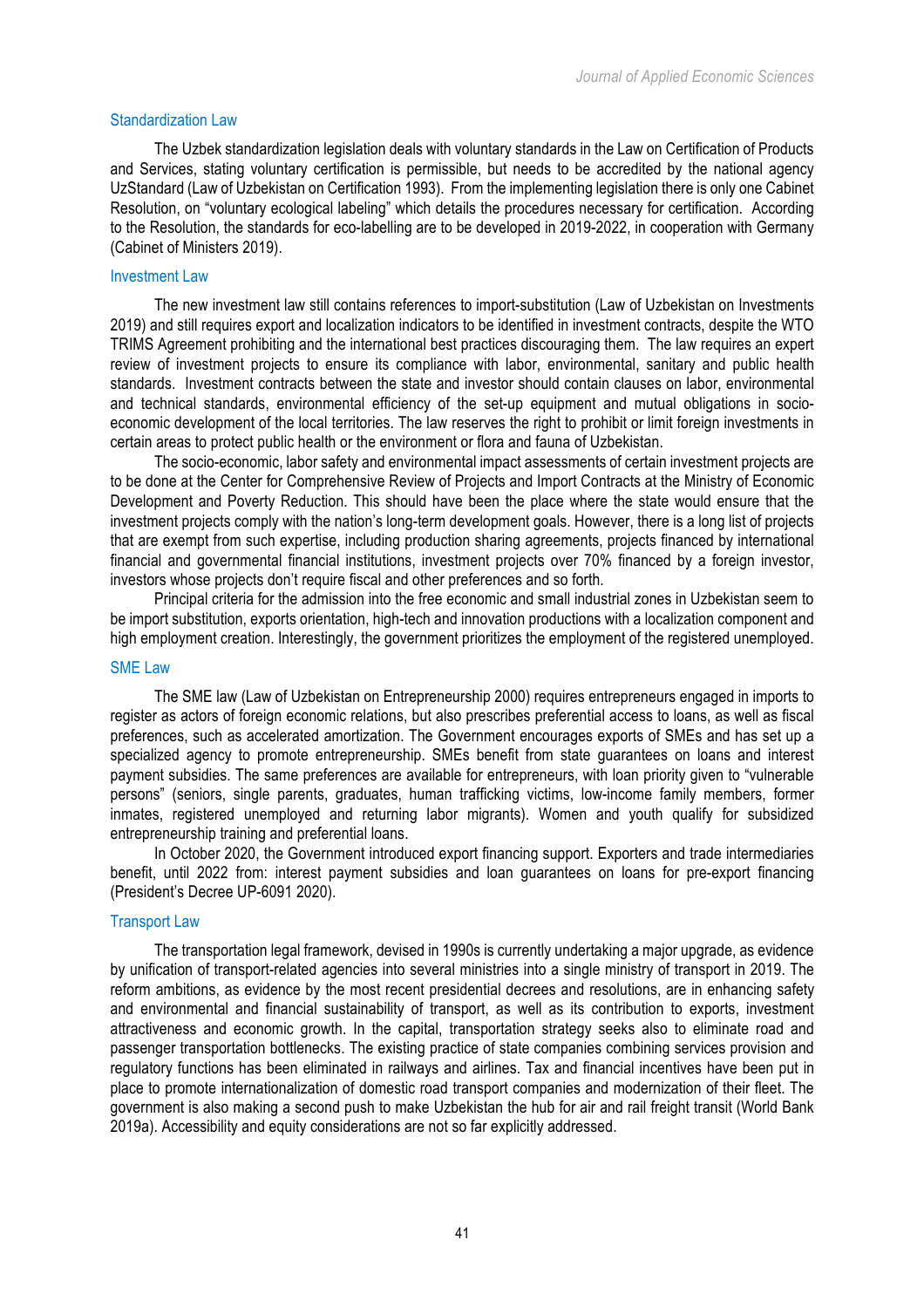## Environmental Law

Uzbekistan's environmental law is undergoing significant changes at the moment and the review of the legal framework should be read in conjunction with the government's environment-related development strategies (see above). The analysis below captures the situation as-is, and it is expected to change very soon.

The national environment law consists of laws on nature protection, biodiversity conservation, air quality control and environmental impact assessment. UNECE experts involved in the second environmental review of Uzbekistan noted that the legal framework for monitoring of pollution is over ambitious, with implementing capacity below the declared targets and ambitions (UNECE 2010). There is a need for a third review, given the ambitious reform program that the government announced.

Despite dire environmental situation in the country with land degradation, water scarcity, rising average temperatures related to the climate change and increased environmental stress due to economic development, the government has so far not prioritized environmental considerations over economic development or job creation. Also, the state environmental programs do not fully utilize the potential of international trade to improve environmental performance.

The country is a signatory to the Basel Convention on the Control of Transboundary Movements of Hazardous Wastes and Their Disposal.

## SPS, Food Safety, Quarantine and TBT Laws

Due to the highly complex and technical nature of the laws in this area and scarcity of published information, the review of the SPS and TBT laws is based on an interview with an international expert who works on Uzbekistan.

Technical support projects supported by international donors (*e.g.* Asian Develoment Bank) have prepared draft food safety and quarantine legislation, based on the latest FAO Codex Alimentarius recommendations. The adoption of this legislative framework, however, is yet to be seen. The main problems plaguing the sector are lack of political will at the highest levels, resistance of the public administrations to change (there are quite a few standards based on the Soviet-era "GOSTs") and reformers' tendency to postpone the inevitable systemic reforms, favoring cosmetic changes. Agency staff capacity is not a factor of resistance per se, but capacity gaps are reported to be enormous (but in line with development stage peers). The existing human capacity is spread thin over two agencies responsible for SPS – the UzStandard Agency under the Cabinet of Ministers and the Sanitary Epidemiological Service under the Ministry of Health.

A few examples from the current food safety framework. There is no differentiation between "best by" and "use by" expiration dates, *i.e.* food quality and food safety are not differentiated at the policy level. There is a limited understanding of and support for evidence- and science-based standards adoption, with some residue standards for example, extremely stringent, while meat listeria standards are non-existent. There is an over-reliance on the end product standards, as opposed to proper hygienic practices, *e.g*. in poultry production.

There is no legislation on food waste reduction. Unlike in France, supermarkets cannot legally donate unsold food items. However, due to certain cultural factors (informal community-based food donation practices, intolerance of food, especially bread waste in the aftermath of the Great Hunger of 1930s) food waste per se is not a significant policy problem.

## Customs Law

Starting 2021, customs introduced the following changes relevant to sustainable development: zero-duty utilization fee on trucks and minibuses using fuel of quality Euro-5 and higher (until 2023), authorized economic operator framework, utilization of the e-CMRs (consignment notes in the framework of the Convention relative au contrat de transport international de Marchandises par Route), VAT and duty-free imports of technology and equipment not produced in Uzbekistan, integration of electronic phytosanitary certificates into the customs single window, permission of certified private sector labs to issue phytosanitary certificates, introduction of quarantine controls at the border using service dogs.

### **4. Survey**

Fourteen respondents have filled out the questionnaire and several more have agreed to phone interviews. The interviews were conducted in December 2020 and January 2021. Four respondents represented the public sector. Private sector and non-state sector was represented by five respondents each. The respondent pool had three environmental specialists, three trade specialists, two agribusiness and three economics/finance/ procurement specialists.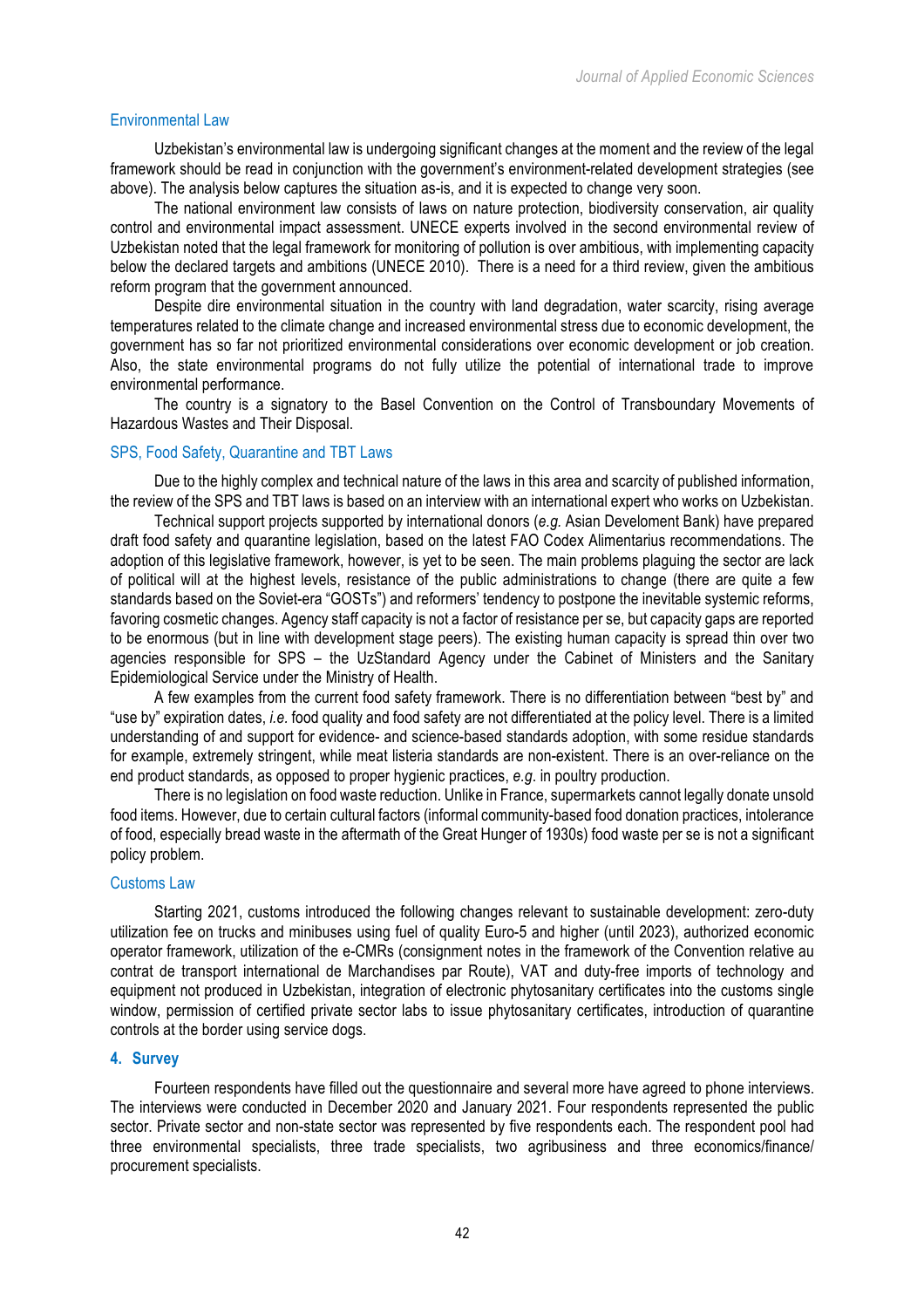The concept of sustainability in Uzbekistan was most commonly associated with political and economic (mainly cost of life) stability, economic growth, environmental conservation and rule of law.

Eight out of 14 respondents could list government's actions on green economy and green trade, most listing the government's action plan on the transition to the green economy 2019-2030. Some mentioned specific government support actions and project-level initiatives with international development partners, *e.g.* for international recognition of organic certification. With the existence of a high-level framework strategy, "green economy" was a buzzword for most of the respondents.

Most of the respondents couldn't relate or could only partially recognize the SPECA Principles inclusion in the national strategies and documents (*e.g.* e-commerce, energy efficiency). Several noted the government ambitions had implementation gaps or that the policies were flawed (*e.g.* promotion of the exports of services is limited to programmers). It is necessary to note that non-recognition was not necessarily a sign of their noninclusion: the Principles spanning a dozen sectors, the respondents most often were unaware of the developments outside of their area of expertise.

Most of the respondents also agreed that government's trade and investment policies reflect the need to create decent jobs, with only two disagreeing. However, expanded interviews with respondents showed that they were referring more to job creation rather than improving work conditions at existing jobs. Together with this, a respondent who has visited joint-ventures and exporting companies highlighted that work conditions and pay were better than on average. Also, the government has reportedly been requesting large companies to implement corporate social responsibility initiatives.

Average scores on priority given by government to various aspects of sustainable development in national plans and strategies are as follows:

| Priority                                       | Average score |
|------------------------------------------------|---------------|
| Environmental policies                         | 4.6           |
| Resource and energy efficiency                 | 4.4           |
| Export diversification and value addition      | 4.6           |
| Support to SMEs and women entrepreneurs        | 5.3           |
| Employment and decent work conditions          | 5.1           |
| Food security                                  | 4.7           |
| Food waste                                     | 2.8           |
| Public private partnerships for sustainability | 4.6           |
| Sustainable public procurement                 | 4.0           |
| E-commerce                                     | 4.9           |

| Table 2. Summary of average scores per priority |  |  |  |  |
|-------------------------------------------------|--|--|--|--|
|                                                 |  |  |  |  |

*Source*: Author's interviews

The low score for food waste is not necessarily an indication of an ignored public issue. Many respondents underlined that food waste laws do not exist, because large food operators donate expiring or unsold food through informal networks embedded in the local culture of charity.

For all other aspects, the average range between 4 and 5.3. For energy efficiency, support to SMEs and female entrepreneurs, employment generation, PPPs and e-commerce, the relatively high scores for prioritization were given due to widely publicized presidential or cabinet decrees mentioning these subjects. Many respondents noted that government's priorities and public priorities often diverge, as do government's top-down initiatives and their local implementation.

Energy-efficiency is a relatively topical issue, but respondents didn't reach a consensus on its inclusion in trade and investment plans, with half of the respondents confirming it and half denying. Lack of consensus was also evident in the question about sustainable procurement.

This is not the case with food security, which, most respondents agreed is reflected in national economic development and trade plans. It is noteworthy that food security is seen as contradictory to trade, with government insisting on self-sufficiency and export controls in times of need and granting import preferences for inputs (e.g. duty-free imports and direct subsidies to pedigree cattle to address seasonal meat shortages). The recently opened country FAO office is credited with promoting many legislative initiatives in line with international best practices.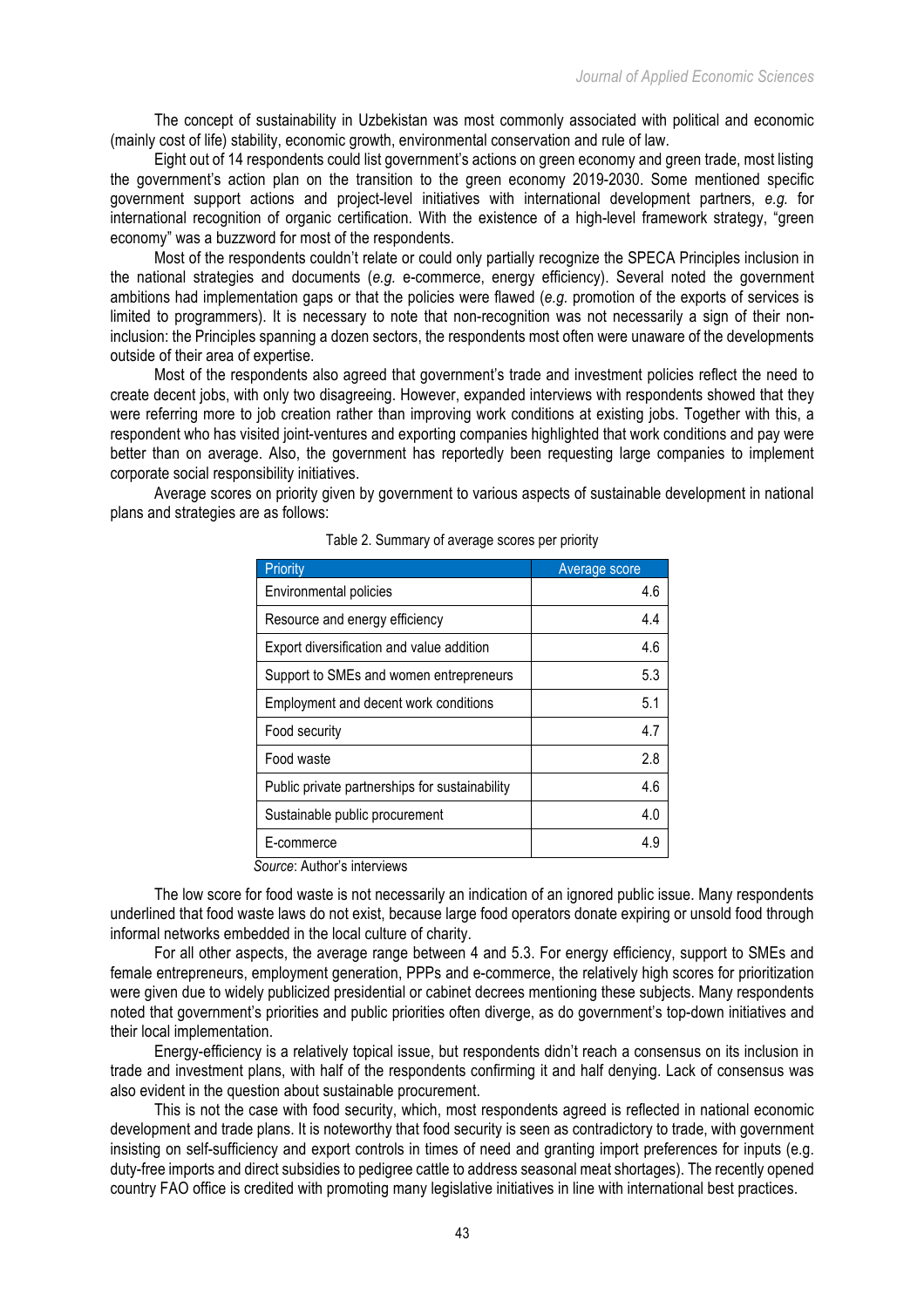Although they indicated a relatively high score (4.6) for government's prioritization of the PPPs for sustainability, the respondents were only familiar with two sustainability-related PPP projects: in renewable energy and solid waste management. This is absolutely normal, given that the PPP legislation was only introduced in May, 2019.

Respondents agreed that the state support for SMEs and women-led enterprises is extensive and mentioned Small Enterprise Support Fund, tax reductions and subsidized loans, innovation ministry's financing the costs of sending export goods' samples for certification abroad, the National Gender Strategy, as well as the work of the EBRD, ITC, FAO and the UN in this area.

When asked about facilitating e-commerce for SMEs, many respondents associated the concept with egovernment (government's online services) for business facilitation. They mentioned the electronic single window for tax and customs matters, e-procurement, as well as the presidential decree on the promotion of e-commerce that specifies tax preferences for companies active in the field. Listing most significant sustainability issues, respondents referred to the following (sorted by frequency of mention):

- corruption, issues with the rule of law and property rights;
- market-distorting economic preferences, extensive monopolies;
- § problems of implementing national development plans, inadequate capacity and high turnover in public administration;
- low environmental and sustainability awareness of the public, lack of culture of sustainability.

Sectors most scalable in sustainability are agriculture, energy and e-commerce/IT, according to respondents. Tourism, telecoms, transport (aviation) were also mentioned. Preferred trade partners referred to, in terms of sustainability: EU (Germany most often), Russia, China and Kazakhstan. It is noteworthy that most respondents thought either in terms of imports of know-how (EU, Russia, China) or countries with relative easy of exports (Russia, China, Kazakhstan and other regional partners).

On longer-term solutions to recover the Uzbek economy from the negative impact of COVID-19, respondents referred to the general international best practices:

- facilitation of business operations and procedures, including the expansion of e-government;
- promotion of exports and of integration into global value chains;
- § promotion of competitiveness, facilitation of the imports of innovations and advanced technologies.

Quite a few respondents mentioned the necessity and urgency of continued short term state support in the form of tax and customs payment holidays and deferrals, as well as subsidized financing.

### **Conclusion**

The 2016 World Bank Country Diagnostic recommended the following priorities, relevant to sustainable trade, which the government has only partially addressed: removing market distortions, business-conducive regulatory environment, reallocation of land to more productive uses, modernizing public infrastructure, labor market reforms, inequities in access to water and sanitation, and sustainable use of natural resources (World Bank 2016).

The following are the systemic challenges that have been preventing Uzbekistan from fully embracing the sustainable trade agenda.

The most ground-breaking and highly publicized step of Uzbekistan towards sustainability has been the elimination of the mandatory cotton purchase system and elimination of forced and child labor during the cotton campaign. It has been achieved after a sustained pressure of the European Union and the United States to improve work conditions and wages of the Uzbek laborers. Import boycotts seem to have worked. While being the most vivid indication of trade policy promoting sustainable development in Uzbekistan, it is also an illustration of how economic development considerations have trumped other ethical and sustainability considerations in the past. Unfortunately, this tendency continues into the present, with economic growth, job creation and exports being the three most important economic policy goals of the government. Other sustainability considerations, especially the environment, is still understood to be secondary to these three goals, at least in the lower levels of the state administration.

Having liberalized foreign currency exchange and tariff policy and demoted mandatory agricultural purchases, the government nevertheless did not fully give up on the former's raison d'etre – the industrial policy of import-substitution and industry localization. The government still uses customs and public procurement policies to promote local industries, often at the expense of customers and competitive domestic firms who are denied cheap foreign inputs. There are many examples, from construction to automotive and electric goods, when localization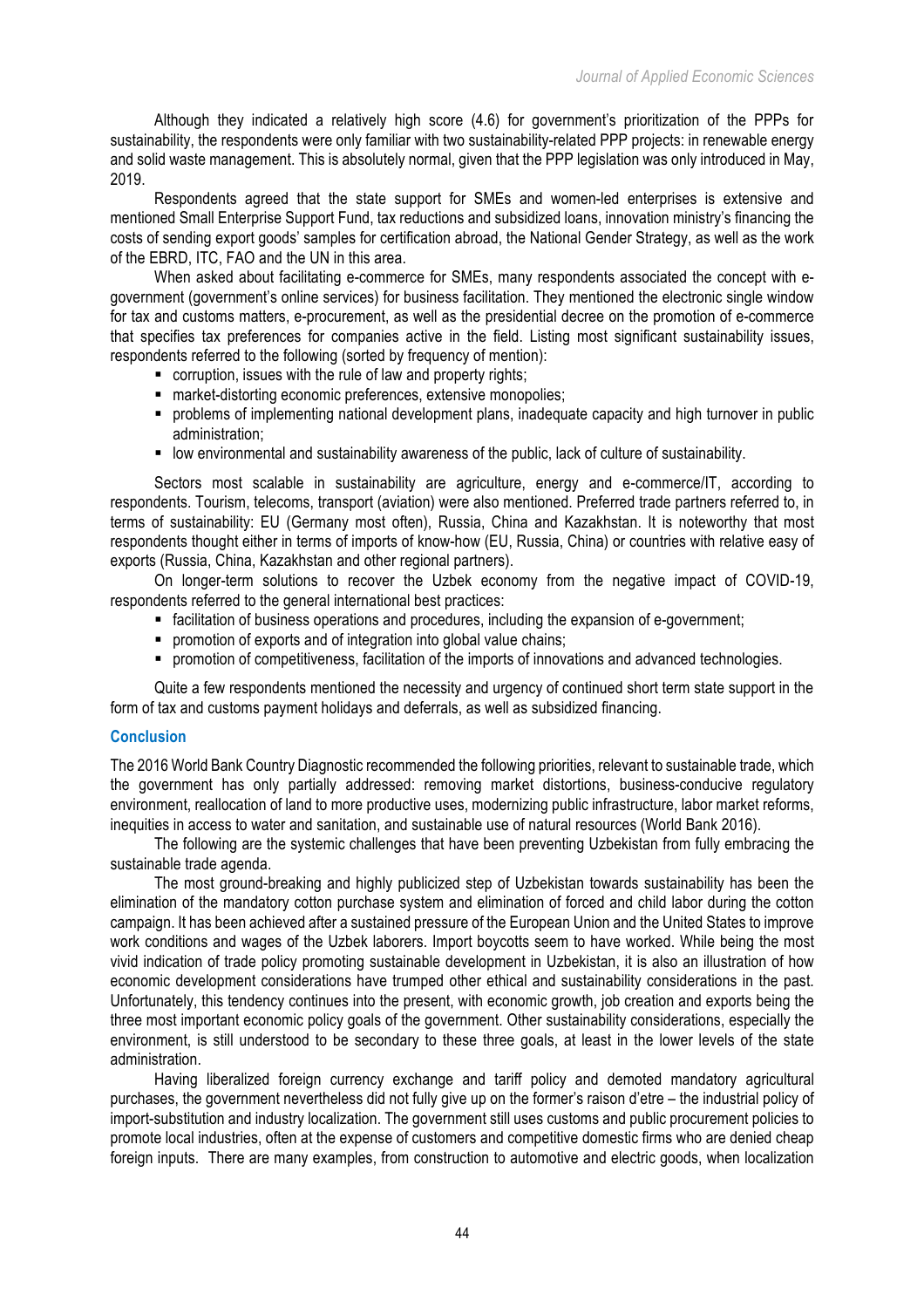policies hinder environmental and resource efficiency, as well as the emergence of new industries (*e.g.* carsharing).

Survey respondents in government, parliament, private sector and expert community have all underlined the inadequate human capacity of the state administrative apparatus, especially in the regions. In addition to the capacity building on the international best practices in each area of expertise of the SDGs, there is a capacity building need on the cross-cutting and systemic SDG issues and on strategic planning skills to maximize potential synergies between various SDG programs, *e.g.* environment, agriculture and exports. High turnover of senior ministry officials and the practice of political appointments into "technical" ministries have also been identified as a barrier to effective implementation of the sustainable trade agenda.

While the government has taken significant steps to define, plan and monitor the SDGs (e.g. all highest state officials report to the parliament on the SDG attainment progress) and while SDGs and the president's Five Priority Directions Action Plan incorporate quite a few SDGs, the wider public, including regional officials and ministers "outside" of the traditional SDG areas have very limited understanding of SDGs and render little practical contribution to their attainment. Many survey respondents have highlighted the necessity of sustainability-related information campaigns. There were calls to reintroduce environmental science into the school curriculum or subsidies its costs as an extra-curricular activity.

On the opportunities side, the biggest promise lies in the opening up of Uzbekistan and government's willingness to international community's criticism and advice. In less than five years, Uzbekistan went from refusing to disclose its basic national budget figures and denying documented cases of forced labor to digitizing and publishing public procurement records and agreeing to surveys on culturally sensitive topics like gender violence. Uzbekistan's Statistics Office featured as one of the three top performers in the Open Data Inventory.

Greater openness and elimination of the practice of persecuting journalists and social activists has brought many pertinent environmental and social issues into the international and domestic public fora. Increased awareness and attention to such issues opens a rare window of opportunity to meaningfully address sustainability challenges. For example, when authorities axed dozens of trees in the center of Tashkent in 2009, there was no public resistance. Today, environmental activists battle developers yard-by-yard, often winning and the president signed a moratorium on tree-logging in 2019. From 2021, there are substantial financial incentives to report environmentally harmful actions to the authorities.

The role of trade in supplying higher quality goods at lower prices has come to be a widely shared public belief, with domestic legal monopolies and politically-connected dominant players suffering significant reputation losses. Although the authorities have so far refused to eliminate market distortions in several key sectors (automobiles, electronics, processed foods), there is a high and sustained public pressure to do so.

Improved relations with neighboring countries open a rare and a very promising window of opportunity to improve on regional trade, transit, connectivity, as well as water management and water-energy nexus. The latter was one of the biggest bones of contention for regional water cooperation, but under President Mirziyoyev, Uzbekistan has changed its position, towards a more constructive approach.

# **References**

- [1] Babakhodjayev R.and Zakhidov R. 2018. Uzbekistan's Approach to Sustainable Energy: Policy Targets, Key Objectives and Challenges, June 2018, http://ptfcar.org/wp-content/uploads/2018/06/6-Uzbekistan-Instituteof-Energy-Tashkent-State-Technical-University-Rakhimjan-Babakhodjaev-Romen-Zakhidov-EN-RUS.pdf
- [2] Burkitbayeva, S., Swinnen, J., Warrinnier, N. 2020. Food and nutrition security in Eurasia: Evolution, shocks and policies. *Russian Journal of Economics*, 6(1): 6-25. https://doi.org/10.32609/j.ruje.6.49749
- \*\*\* Association of Customs Brokers of Uzbekistan. 2020. Ведение внешнеэкономической деятельности: новые условия и возможности. http://atb.uz/2020/12/26/vedenie-vneshneekonomicheskoj-deyatelnosti-novyeusloviya-i-vozmozhnosti
- \*\*\* Buyuk Kelajak Foundation. 2019. Development Strategy Framework of the Republic of Uzbekistan by 2035. https://uzbekistan2035.uz/wp-content/uploads/2019/05/Концепция-Развития-Узбекистана-ENG.pdf
- \*\*\* Cabinet of Ministers of Uzbekistan, Resolution N435 dated 27.05.2019. https://lex.uz/docs/4355493#4358546
- \*\*\* Commonwealth of Independent States. Membership in the IES. https://e-cis.info/cooperation/3019/77683/
- \*\*\* Customs Committee of Uzbekistan. Состоялся запуск первых пилотных перевозок проекта «e-TIR» между Республикой Узбекистан и Республикой Казахстан. http://customs.uz/ru/news/view/4899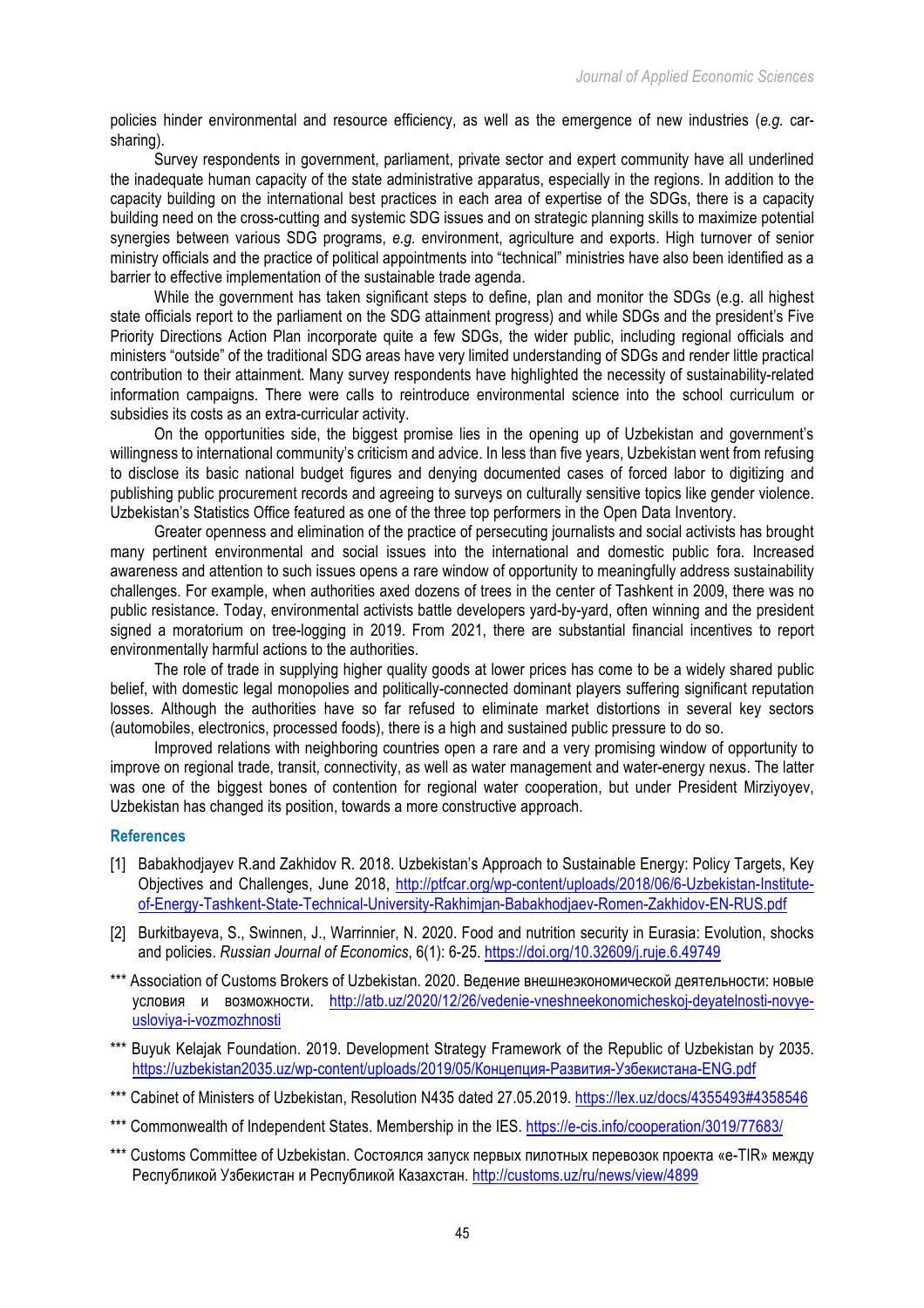- \*\*\* Economist Intelligence Unit. 2019. Global Food Security Index: Uzbekisitan. https://foodsecurity index.eiu.com/Country/Details#Uzbekistan
- \*\*\* Energy Ministry of the Republic of Uzbekistan. 2020. Concept for Provision of Electric Energy to Uzbekistan in 2020-2030. http://minenergy.uz/ru/lists/view/77
- \*\*\* European Bank of Reconstruction and Development, Transition Report 2020-21: Uzbekistan: https://www.oecd.org/eurasia/competitiveness-programme/centralasia/Uzbekistan\_Peer\_review\_note\_dec 2017\_final.pdf
- \*\*\* FAO. 2019. United Nations Food and Agricultural Organization. Regional Overview of Food Security and Nutrition. http://www.fao.org/3/ca7153en/CA7153EN.pdf
- \*\*\* Government of Uzbekistan. 2017. Action Plan on Five Priority Directions of the Development of the Republic of Uzbekistan in 2017-2021. http://strategy.gov.uz/ru/pages/action\_strategy
- \*\*\* International Energy Agency. Uzbekistan Energy Profile, https://www.iea.org/reports/uzbekistan-energy-profile
- \*\*\* International Energy Agency. 2019. Value of fossil-fuel subsidies by fuel in the top 25 countries. https://www.iea. org/data-and-statistics/charts/value-of-fossil-fuel-subsidies-by-fuel-in-the-top-25-countries-2019
- \*\*\* Khaydarov, Ilkhom (Chairman of UzTextile Industry Association). Presentation at the Sustainable Sourcing from Uzbekistan Workshop, 29 January 2021, American Uzbekistan Chamber of Commerce.
- \*\*\* Kirkpatrick, C. Trade in Environmental Services: Assessing the Implications for Developing Countries in the GATS.https://www.intracen.org/uploadedFiles/intracenorg/Content/Publications/AssetPDF/EGS%20Ecosyste ms%20Brief%20040914%20-%20low%20res.pdf
- \*\*\* International Labor Organisation, "Systemic forced labour and child labour has come to an end in Uzbek cotton", 28 January 2021. https://www.ilo.org/washington/news/WCMS\_767753/lang--en/index.htm
- \*\*\* Law of the Republic of Uzbekistan on the Ratification of the Paris Agreement, 27 September 2018.
- \*\*\* Law of the Kyrgyz Republic On State Regulation of Foreign Economic Activity in the Kyrgyz Republic, 2 July 1997, N41. http://cbd.minjust.gov.kg/act/view/ru-ru/541
- \*\*\* Law of the Republic of Belarus On State Regulation of Foreign Economic Activity, 25 November 2004, N347-3. https://www.pravo.by/document/?guid=3871&p0=H10400347
- \*\*\* Law of the Republic of Uzbekistan On Foreign Economic Activity, 26 May 2000, N77-II. https://www.lex.uz/acts/ 67238#67482
- \*\*\* Law of the Republic of Uzbekistan on Public Procurement ZRU-472, 9 April 2018, Article 13. https://www.lex.uz/ docs/3648311
- \*\*\* Law of the Republic of Uzbekistan on the Renewable Energy Use, N539, 21 May 2019. https://lex.uz/docs/ 4346835
- \*\*\* Law of the Republic of Uzbekistan on Certification of Goods and Services, N1006-XII, 28 December 1993. https://lex.uz/docs/99887#118488
- \*\*\* Law of the Republic of Uzbekistan on Guarantees of Freedom of Entrepreneurship N69-II, 25.05.2000 (updated edition 2012). https://www.lex.uz/docs/4177
- \*\*\* Law of the Republic of Uzbekistan on Investments and Investing, ZRU-598, 25.12.2019. https://lex.uz/ ru/docs/4664144
- \*\*\* Minister of Labor of the Republic of Uzbekistan. Order N40-2019-6, 11.10.2019. https://static.norma.uz/ official\_texts/3192.pdf
- \*\*\* Ministry of Economic Development and Poverty Reduction. Presentation of the Concept of the Strategy of Investment and Industrial Policy of the Republic of Uzbekistan Until 2025, 27 June 2019. http://mineconomy.uz/ sites/default/files/27.06.2019-prezentaciya\_prom\_0.pdf
- \*\*\* Ministry of Energy of Uzbekistan, Press Release of 23 November 2020, http://minenergy.uz/ru/news/view/923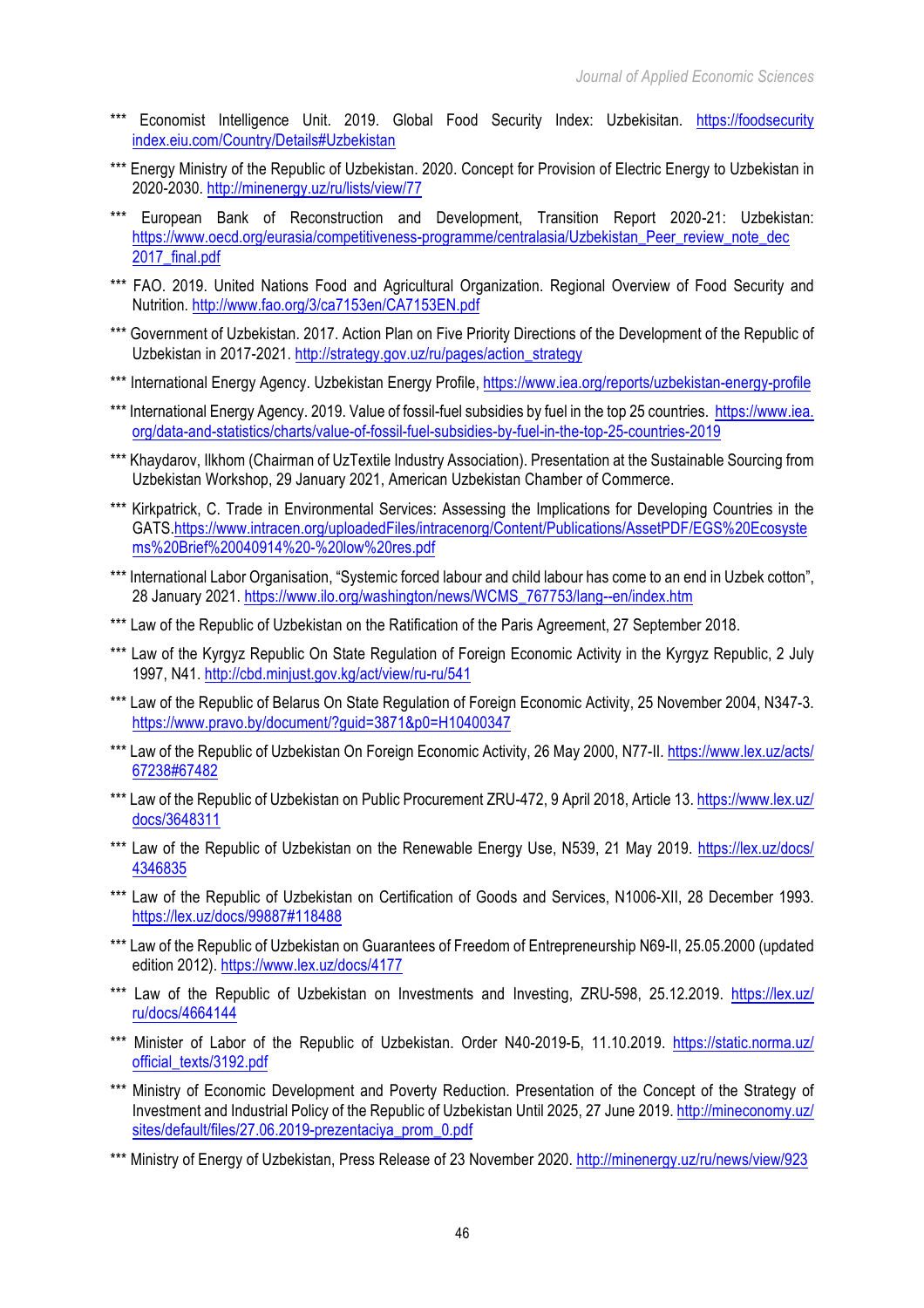- \*\*\* Ministry of Energy. Concept for Provision of Electric Energy to Uzbekistan in 2020-2030. http://minenergy.uz/ ru/lists/view/77
- \*\*\* NormaUz. "Потенциальным бизнесменам обучение и микрокредиты", 14.10.2020. https://www.nor ma.uz/ novoe\_v\_zakonodatelstve/potencialnym\_biznesmenam\_-\_obuchenie\_i\_mikrokredity
- \*\*\* Organization for Economic Cooperation and Development in Europe. Sustainable Infrastructure for Low-Carbon Development in Central Asia and the Caucasus: Hotspot Analysis and Needs Assessment. https://www.oecdilibrary.org/sites/5fd38a3d-en/index.html?itemId=/content/component/5fd38a3d-en
- \*\*\* Organization for Economic Cooperation and Development. Boosting SME Internationalization in Uzbekistan through better export promotion policies. Paris, 2017.
- \*\*\* President of the Republic of Uzbekistan. Decree On Reforming Customs Administration and Improving the Activities of the State Customs Service of the Republic of Uzbekistan, 05.06.2020, UP-6005, https://lex.uz/docs/4844619
- \*\*\* President of the Republic of Uzbekistan. Resolution N3550, 20.02.2018, https://www.lex.uz/docs/ 3565227#3567157
- \*\*\* President of the Republic of Uzbekistan. Decree (Draft) On State Programme to Implement the Action Plan on Five Priority Directions of the Development of the Republic of Uzbekistan in 2017-2021 in the 'Year of the Development of Science, Education and Digital Economy', published for public discussion on 11 February 2020, PFL-54/20.
- \*\*\* President of the Republic of Uzbekistan. Decree N5992, 2 May 2020, https://lex.uz/ru/docs/4811037
- \*\*\* President of the Republic of Uzbekistan. Decree UP-6091 On Further Support Measures to Exports, 21 October 2020.
- \*\*\* President of the Republic of Uzbekistan. Resolution "On Additional Measures to Implement an Investment Project on Solar Panel Production in Khorezm Oblast" (Draft for public consultation). https://regulation.gov.uz/ru/document/2896
- \*\*\* President of the Republic of Uzbekistan. Resolution PP-4417, 13.08.2019, https://lex.uz/docs/4472976
- \*\*\* SDGs in Uzbekistan. 2020. Implementation of National Sustainable Development Goals and Voluntary National Review of the Republic Of Uzbekistan, https://sustainabledevelopment.un.org/content/documents/ 26424VNR\_2020\_Uzbekistan\_Report\_English.pdf
- \*\*\* SpotUz. Highlights of the report of the Chairman of the Association of Electronic Commerce of Uzbekistan Muzaffar Azamov. 25 June 2018. https://www.spot.uz/ru/2018/06/25/e-commerce/
- \*\*\* StatUz. 2020. National Statistics Committee of Uzbekistan. National Sustainable Goals Situation in Uzbekistan: SDG2. http://nsdg.stat.uz/goal/5
- \*\*\* United Nations. 1998. National Notification of Uzbekistan to the United Nations, "Uzbekistan On Path of Sustainable Development", prepared by Chairman of the State Nature Protection Committee N. Umarov, https://sustainabledevelopment.un.org/content/documents/1034uzbekistan.pdf
- \*\*\* UN Common Country Analysis: Uzbekistan, January 2020, https://uzbekistan.un.org/sites/default/files/2020-10/United%20Nations%20Common%20Country%20Analysis%20Uzbekistan\_en.pdf
- \*\*\* UN Sustainable Development Cooperation Framework with Uzbekistan 2021-2025, https://unsdg.un.org/sites/ default/files/2020-11/Uzbekistan-UNSDCF-2021-2025.pdf)
- \*\*\* UN TF Survey. 2019. UN Global Survey on Digital and Sustainable Trade Facilitation: Uzbekistan. https://www.untfsurvey.org/
- \*\*\* UNECE Declaration on Gender Responsive Standards and Standards Development, http://www.unece.org/ fileadmin/DAM/trade/wp6/documents/2019/2019\_World\_Standards\_Day/Brochure\_Gender.pdf
- \*\*\* UNECE, "2<sup>nd</sup> Environmental Performance Review of Uzbekistan", April 2010, ECE/CEP/156, https://unece.org/ environment-policy/publications/2nd-environmental-performance-review-uzbekistan